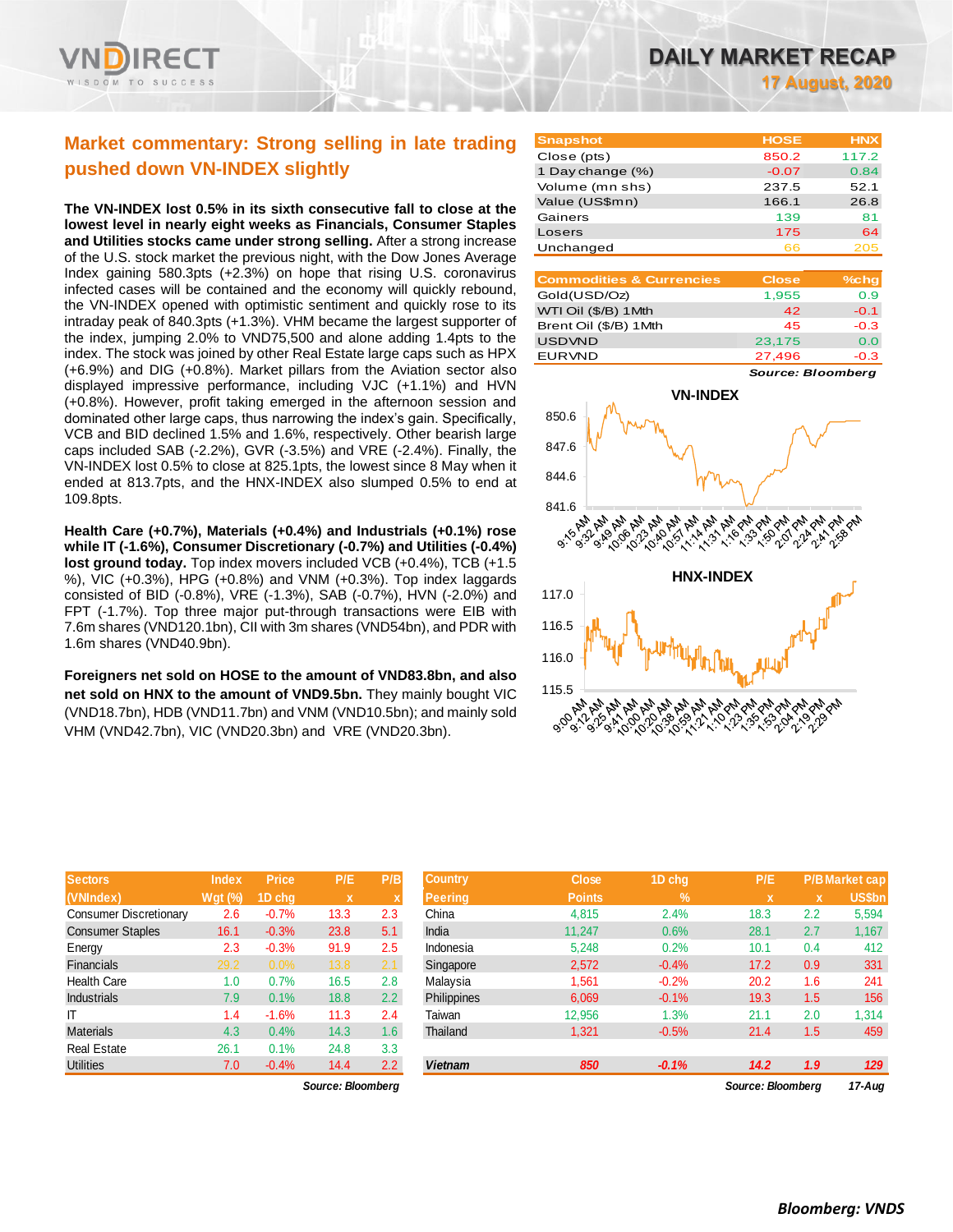

# **Market News**

## **Oil near US\$42 ahead of OPEC+ review of easing output curbs**

Oil fell below US\$42/barrel in New York at the start of a week that will see OPEC+ gather to assess its supply deal as countries struggle to contain the virus that's hurt economies and fuel demand globally. The Joint Ministerial Monitoring Committee -- the panel which reviews the deal between the Organization of Petroleum Exporting Countries and its allies-- is poised for a planned meeting on Wednesday, with the group starting to return some crude supply to the market this month following deep reductions. OPEC+ will meet as pockets of the market have started to weaken in recent weeks. Futures for the Middle East's Dubai benchmark are trading lower now than for future months, known as contango, which indicates oversupply. For the global Brent benchmark, that structure was the weakest since May. *(Bloomberg)*

### **New-generation FTAs to provide fresh impetus for industries amid COVID-19**

Despite several industries being hard hit by the negative impact of COVID-19 epidemic, the agricultural sector is anticipated to enjoy a rebound thanks to export opportunities brought about by new-generation free trade agreements (FTAs). This prediction comes from the National Center for Socio-Economic Information and Forecasting (NCIF) who have studied the growth prospects of different sectors ahead during the remaining months of the year, factoring in the effects of a second wave of the COVID-19 pandemic. According to the NCIF, Vietnam's garment and footwear industry can be considered to be one of the hardest hit industries by the COVID-19 epidemic due to the majority of orders to major markets such as China, the United States, and the EU being cancelled or delayed.

Textile and garment exports during the first seven months of the year suffered a decline of over 12% to US\$16.18bn, while footwear exports were also hit by a drop of 8% to US\$9.53bn against the same period from last year. Most notably, textile and apparel exports to major Vietnamese markets, including the United States, Japan, and the European Union, witnessed a dramatic drop. Coupled with a sharp decline occurring in imports of raw materials for these two industries, local firms witnessed a sharp decline in both their revenue and in terms of their worker numbers. Overall, the garment and textile industry was hit by a 21.22% drop in terms of labourers and a 38.43% fall in turnover, whilst the leather sector declined by 28.39% in terms of labourers and 29.23% in turnover. The NCIF notes that the textile and footwear sector is among the most labour-intensive industries, with workers in these sectors being laid off, causing the unemployment rate to increase at a faster rate due to the impact of the epidemic. Furthermore, the NCIF predicts that the recovery of the garment, textile and footwear industries will be largely dependent on the epidemic situation globally. In the event that the COVID-19 is not brought under control in the near future, local businesses will likely face ever-increasing risks of dissolution and bankruptcy due to a plunge in export orders.

Elsewhere, the agriculture industry is also one of the sectors to be affected by the epidemic, according to the NCIF. Data compiled by the General Statistics Office (GSO) indicates that growth occurring in the agro-forestry-fisheries sector during the first half of the year reached only 1.19%, whilst the number of labourers and revenue made by local firms endured a drop of 26.4% and 36.8%, respectively. According to the NCIF's forecasts, there remains a positive outlook for the sector moving forward as agricultural products remain essential items, especially during the epidemic period. Moreover, new generation FTAs such as the European Vietnam Free Trade Agreement (EVFTA) and the Comprehensive and Progressive Agreement for Trans-Pacific Partnership (CPTPP) will contribute to expanding export markets for Vietnamese farm produce.

The NCIF has therefore put forward a number of crucial solutions that can be implemented moving forward, including removing hurdles for the sector, applying scientific and technological achievements in production activities in an effort to improve productivity, whilst also enhancing quality control to ensure high standards of food safety and hygiene are maintained. With the COVID-19 epidemic significantly hitting Vietnamese exports to major markets such as China, the US, and the EU, it has also disrupted global supply chains in many industries, including the automobile and motorcycle manufacturing sector. The export of means of transport and parts during the first seven-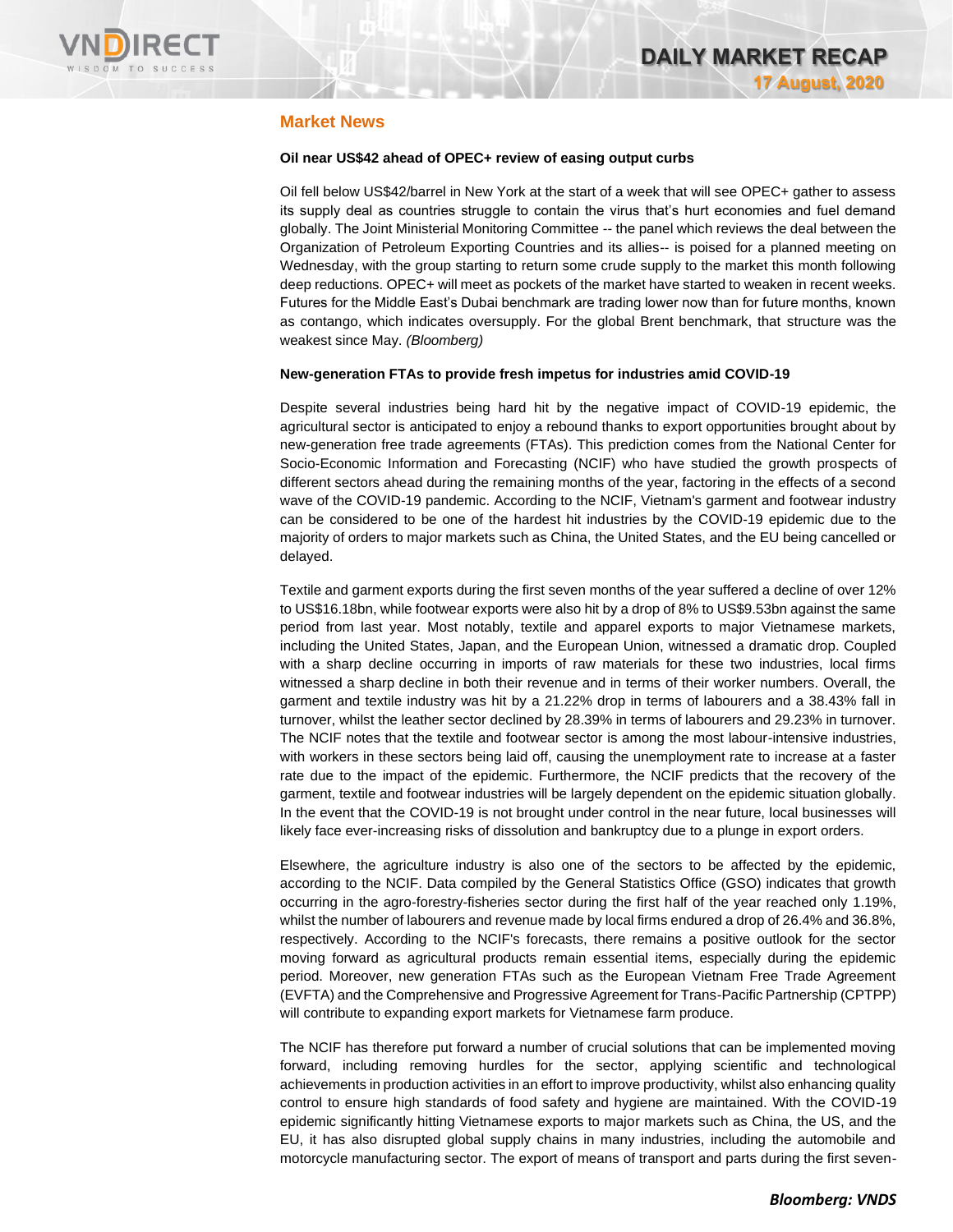

month period saw a drop of 12.3% to US\$4.36bn, according to the GSO. The 1h20 saw the Industrial Production Index of the automobile manufacturing and assembly industry decrease by 16.4% in comparison to the same period last year. In addition, the volume of domestic automobiles suffered a decline of 26.6% to 88,100 units, while motorcycle production also fell by 6.4% to more than 1.3 million units. Indeed, the inventory index increased by nearly 130%, resulting in the sector facing unprecedented challenges due to the impact of the epidemic. Moving forward, the recovery of the automobile and motorcycle assembly sector is still largely reliant on what will occur in relation to the epidemic situation. If the COVID-19 continues to progress in a complicated manner, a number of automobile assemblers are likely to be forced to partially suspend their production, while other business plans will also be delayed. *(Vietnamnet.vn)*

**DAILY MARKET RECAP** 

**17 August, 2020**

# **Coverage Universe Update**

## **PetroVietnam Power (POW) – Update – ADD (+37.9%)**

### **Brighter prospects from FY21F onwards**

### **2Q20 results hit by Covid-19 pandemic**

PetroVietnam Power (POW) generated 5.6bn kWh (-6.4% yoy) of electricity in 2Q20 while its ASP fell 16.7% yoy as the social distancing measures in Apr limited economic activities and weakened power demand. Accordingly, 2Q20 revenue fell 22.0% yoy to VND7,708bn. However, 2Q net profit rose 7.7% yoy to VND842bn thanks to: 1) a 3.5% pts expansion in gross margin on top of a 20.1% yoy decrease in input material cost; (2) a 78.0% yoy surge in interest income; and (3) a 30.6% yoy drop in interest expenses.

## **1H20 results below our expectation**

POW's 1H20 output totalled 10.9bn kWh (-5.4% yoy), or 49.3% of our full-year forecast. 1H20 revenue fell 14.4% yoy to VND15,684bn and net profit declined by 20.6% yoy to VND1,347bn, coming in at 39.9% and 46.2% of our full-year forecasts, respectively. The results were slightly below our expectations due to: (1) lower-than-expected utilisation rate at Nhon Trach 1 (NT1) plant due to prolonged gas supply issues; and (2) provisions worth VND220bn for EPTC's (unlisted) receivables in 2Q20.

## **We cut FY20-21F EPS forecasts by 3.6-17.9%**

We cut our assumption for NT1 plant's utilisation rate from 80% to 30% but raise that of Vung Ang 1 plant (VA1) from 56% to 70% in FY20F to be more in line with 1H20 results. In addition, we introduce a provision expense of VND400bn each in FY20-21F as we think the negotiations between POW and EPTC for the settlement of receivables worth VND1,537bn would take longer than management's expectations. Overall, our FY20-21F EPS forecasts are cut by 3.6-17.96%.

## **Reiterate Add with lower target price of VND13,600**

We cut our TP to VND13,600 due to lower FY20-21F EPS forecasts while maintain Add: 1) as we expect a rebound in FY21F net profit thanks to a recovery in gas-fired and hydropower segments; and 2) potential gas-fired capacity expansion (+55.0%) over the next five years. Our TP is based on an equal weighting of DCF and target FY20-21F EV/EBITDA of 5.5x. Re-rating catalysts: hydropower output recovery from 2H20F and gas-fired output recovery from FY21F. Downside risks: 1) unstable coal/gas supply; and 2) unexpected operational and/or technical issues.

Read full the report[: HERE](https://nhanha-public-api.vndirect.com.vn/click/OGE0ODlmZDA3MDVhYmY5ZTAxNzA1Y2ZkYmY4YjAwMDM=/ZGY0NjEyZTQ4NWRkNDk5ZTlhZWI5ODExMGQ5NDEwYWE=/df4612e485dd499e9aeb98110d9410aa-POW_Update_20200814.pdf/cmVzZWFyY2hAdm5kaXJlY3QuY29tLnZu/MjA5MDc=)

### **Mobile World Investment Corp (MWG) – Update – ADD (+71.8%)**

**In Bach Hoa Xanh, we trust**

**Bach Hoa Xanh to be the revenue growth engine**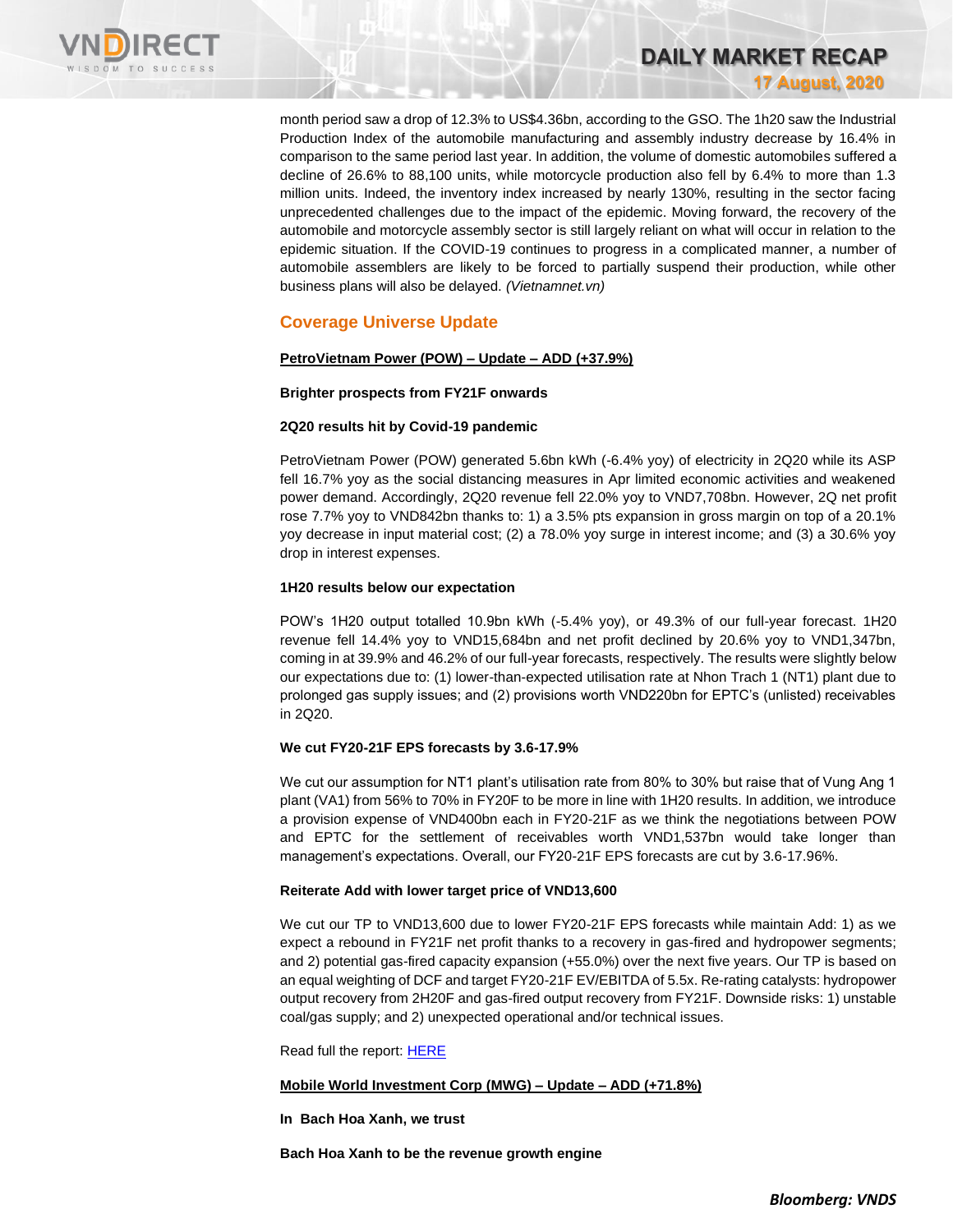

MWG's 2Q20 revenue eased 1.2% yoy on the weakness of mobile retailing (The Gioi Di Dong - TGDD, -28.4% yoy) and consumer electronics (Dien May Xanh - DMX, -4% yoy) as a result of 22 days of social distancing in Apr 2020. However, its grocery business, the Bach Hoa Xanh (BHX) chain, posted VND4,968bn in 2Q20 revenue (+112.8% yoy). BHX's proportion widened to 19% of total revenue in 2Q20 from 8.8% in 2Q19 but was still below breakeven. MWG's 2Q20 earnings fell 17% yoy. For 1H20, revenue grew 7.8% yoy to VND55,639bn while net profit decreased 4.4% yoy to VND2,027bn, slightly above our expectation.

### **Bach Hoa Xanh ramped up network expansion in 2Q20**

After halting expansion during the 22-day nationwide social distancing period, MWG sped up with 251 stores opened in May and Jun 20, bringing the total number of BHX stores at end-Jun to 1,486 (up 147% yoy, 28.3% qoq). From the beginning of 2020 to 8 Aug 20, MWG opened 571 new BHX stores, making up 92% of our full-year forecast. We revise up our estimate for new BHX stores by 60% for FY20F (988 stores).

### **Heathier balance sheet provides fuel for BHX expansion**

The inventory balance compressed 30% YTD to VND17,919bn at end-1H20 as the company reduced discretionary inventory, like consumer electronics and mobile phones, with several sales events in 2Q20 and changed inventory policy to adapt to weak demand amid the pandemic. As a result, MWG's quick ratio rose 23% pts to 56% at end-1H20 while the debt/equity ratio slid 74% pts to 169% at end-1H20.

### **Changes to our forecasts**

We revise up our FY20F EPS by 1.8% on the back of 1) a 9.1% increase in our monthly revenue per store assumption for DMX, 2) 1.3%-pt GM expansion, and 3) 17.6% reduction in our monthly revenue per store assumption for BHX. However, we cut FY21F EPS by 3.8% on 1) a 15.8% reduction in monthly revenue per store assumption for BHX, and 2) 0.6%-pt GM expansion but a 3) 30% increase in G&A expenses.

## **Reiterate our Add call with a lower TP of VND138,400 per share**

Our SOP-based TP falls 1.1% to VND138,400 to reflect lower EPS in FY21F/22F. Key downside risks are: 1) slower-than-expected BHX store opening, and 2) another nationwide social distancing period due to a second wave of Covid-19 infections.

Read full the report[: HERE](https://nhanha-public-api.vndirect.com.vn/click/OGE0ODlmZDA3MDVhYmY5ZTAxNzA1Y2ZkYmY4YjAwMDM=/ZGU2MDEzZWQxMzJlNDg3MDlmNmMzZmZiZGUxNDcxYWM=/de6013ed132e48709f6c3ffbde1471ac-MWG_Update_20200817.pdf/cmVzZWFyY2hAdm5kaXJlY3QuY29tLnZu/MjA5NDE=)

## **Notable Corporate Events**

**Thanh Cong Textile Garment Investment Trading SJC (TCM VN HOSE) - Business results:**  TCM's 7M20 revenue and after-tax profit eased 3% yoy and 1% yoy, respectively, to VND2,027bn and VND138bn, a company report showed. The seven-month results meant TCM has fulfilled 54% of its topline annual plan and 73% of the profit plan for the whole of 2020. *(Vietstock.vn)*

*<to be continued>*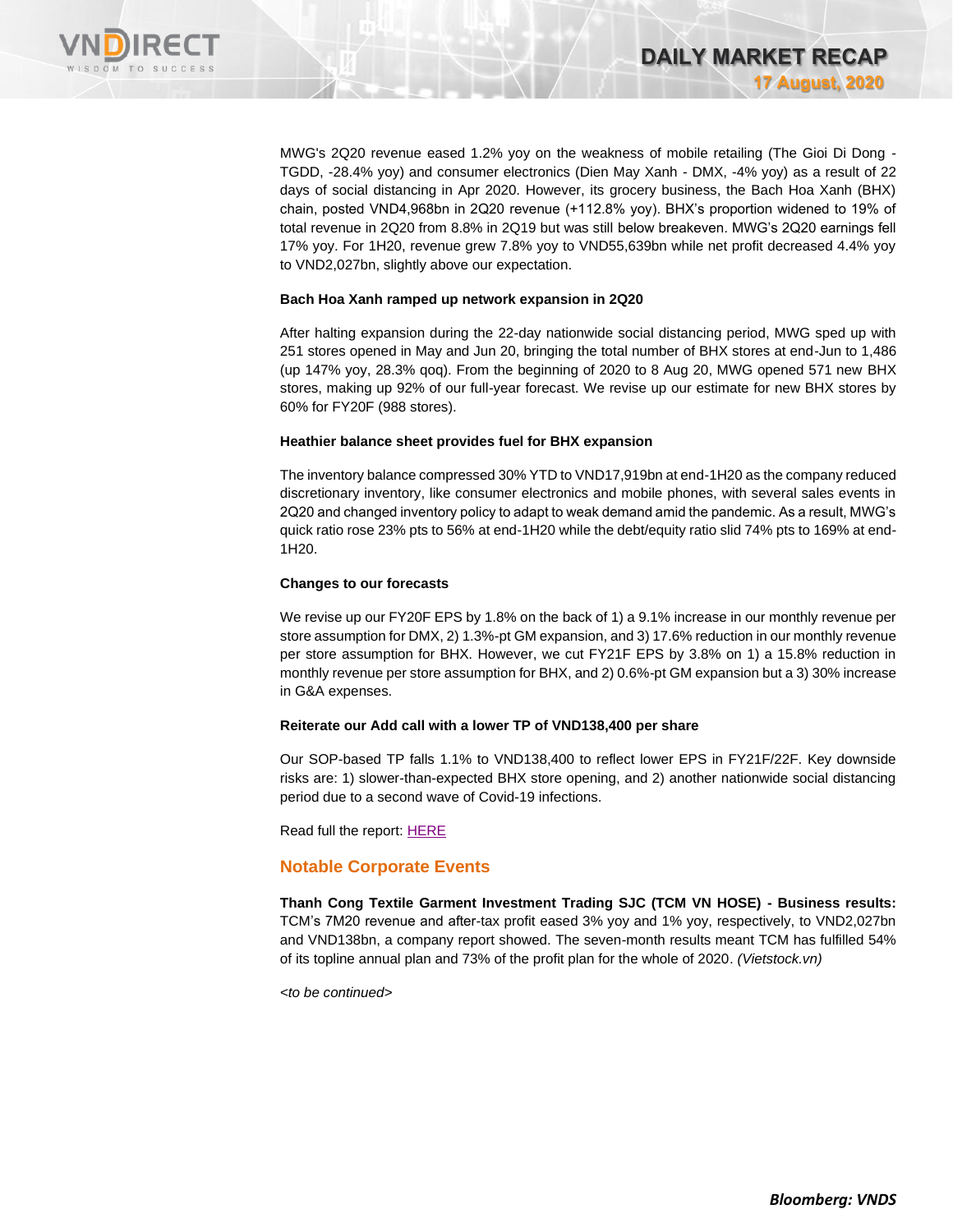## **VN RECT** WISDOM TO SUCCESS

# **DAILY MARKET RECAP 17 August, 2020**

# **COVERAGE SUMMARY**

|               |                    | <b>Adjusted target</b> |                       |               |                      |                      |
|---------------|--------------------|------------------------|-----------------------|---------------|----------------------|----------------------|
| <b>Ticker</b> | <b>Close price</b> | price                  | <b>Dividend yield</b> | <b>Upside</b> | <b>Recomendation</b> | <b>Latest report</b> |
|               |                    |                        |                       |               |                      |                      |
| PC1           | 18,500             | 17,200                 | 0.0%                  | $-7.0%$       | <b>HOLD</b>          | <b>Link</b>          |
| <b>LPB</b>    | 8,800              | 10,000                 | 0.0%                  | 13.6%         | <b>HOLD</b>          | Link                 |
| NLG           | 26,400             | 39,600                 | 2.7%                  | 52.7%         | <b>ADD</b>           | Link                 |
| <b>ACV</b>    | 54,100             | 79,400                 | 1.4%                  | 48.2%         | <b>ADD</b>           | $Link$               |
| <b>DPM</b>    | 14,050             | 15,800                 | 9.6%                  | 22.0%         | ADD                  | Link                 |
| QNS           | 31,200             | 44,300                 | 2.3%                  | 44.3%         | ADD                  | Link                 |
| <b>LTG</b>    | 19,200             | 27,300                 | 10.0%                 | 52.1%         | ADD                  | Link                 |
| VCB           | 82,300             | 86,200                 | 1.3%                  | 6.0%          | <b>HOLD</b>          | Link                 |
| MBB           | 17,100             | 26,200                 | 5.8%                  | 59.0%         | <b>ADD</b>           | Link                 |
| <b>VPB</b>    | 21,300             | 25,000                 | 0.0%                  | 17.4%         | ADD                  | Link                 |
| <b>TCM</b>    | 22,100             | 28,200                 | 2.6%                  | 30.2%         | ADD                  | Link                 |
| <b>HPG</b>    | 24,300             | 27,300                 | 2.1%                  | 14.5%         | <b>HOLD</b>          | <b>Link</b>          |
| <b>PVT</b>    | 10,800             | 14,400                 | 12.1%                 | 45.5%         | ADD                  | Link                 |
| <b>STK</b>    | 15,000             | 22,400                 | 10.2%                 | 59.5%         | ADD                  | $Link$               |
| <b>PNJ</b>    | 55,900             | 78,800                 | 3.2%                  | 44.2%         | ADD                  | <b>Link</b>          |
| <b>KDH</b>    | 24,550             | 28,300                 | 2.4%                  | 17.7%         | <b>ADD</b>           | Link                 |
| <b>DCM</b>    | 8,600              | 8,900                  | 11.5%                 | 15.0%         | <b>HOLD</b>          | <b>Link</b>          |
| <b>VTP</b>    | 138,600            | 111,000                | 1.8%                  | $-18.2%$      | <b>REDUCE</b>        | Link                 |
| ACB           | 25,800             | 28,500                 | 2.7%                  | 13.2%         | <b>HOLD</b>          | Link                 |
| GAS           | 72,000             | 70,000                 | 5.8%                  | 3.1%          | <b>HOLD</b>          | <b>Link</b>          |
| <b>PVS</b>    | 12,200             | 16,500                 | 8.0%                  | 43.3%         | ADD                  | <b>Link</b>          |
| <b>PVD</b>    | 10,850             | 11,700                 | 0.0%                  | 7.8%          | <b>HOLD</b>          | Link                 |
| <b>MSH</b>    | 29,250             | 51,600                 | 14.5%                 | 90.9%         | ADD                  | <b>Link</b>          |
| <b>MWG</b>    | 82,200             | 138,400                | 3.5%                  | 71.8%         | ADD                  | <b>Link</b>          |
| <b>POW</b>    | 9,860              | 13,600                 | 0.0%                  | 37.9%         | ADD                  | <b>Link</b>          |
| <b>TCB</b>    | 20,100             | 27,400                 | 0.0%                  | 36.3%         | ADD                  | Link                 |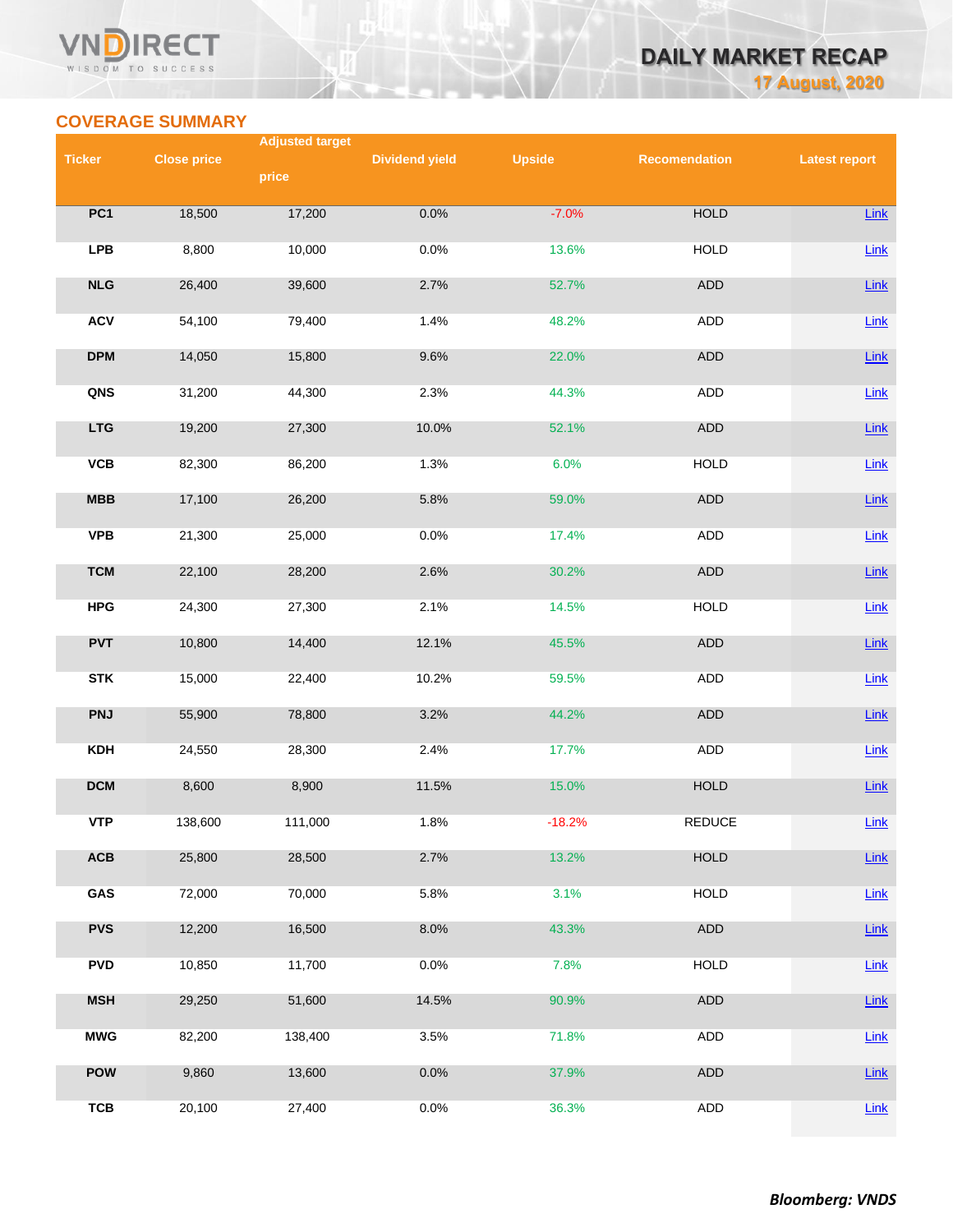

# **DAILY MARKET RECAP**

**17 August, 2020**

|               |                    | <b>Adjusted target</b> |                       |               |                      |                      |
|---------------|--------------------|------------------------|-----------------------|---------------|----------------------|----------------------|
| <b>Ticker</b> | <b>Close price</b> |                        | <b>Dividend yield</b> | <b>Upside</b> | <b>Recomendation</b> | <b>Latest report</b> |
|               |                    | price                  |                       |               |                      |                      |
|               |                    |                        |                       |               |                      |                      |
| <b>PPC</b>    | 23,200             | 27,400                 | 9.7%                  | 27.8%         | <b>ADD</b>           | Link                 |
|               |                    |                        |                       |               |                      |                      |
| <b>VIB</b>    | 20,600             | 23,800                 | 0.0%                  | 15.5%         | ADD                  | Link                 |
|               |                    |                        |                       |               |                      |                      |
| <b>KBC</b>    | 13,500             | 17,500                 | 0.0%                  | 29.6%         | ADD                  | $Link$               |
|               |                    |                        |                       |               |                      |                      |
| <b>VNM</b>    | 117,000            | 131,000                | 5.4%                  | 17.3%         | <b>ADD</b>           | Link                 |
|               |                    |                        |                       |               |                      |                      |
| <b>VHM</b>    | 79,700             | 104,300                | 1.4%                  | 32.3%         | <b>ADD</b>           | $Link$               |
|               |                    |                        |                       |               |                      |                      |
| <b>VJC</b>    | 100,200            | 103,400                | 0.9%                  | 4.1%          | <b>HOLD</b>          | $Link$               |
|               |                    |                        |                       |               |                      |                      |
| <b>VHC</b>    | 36,750             | 39,700                 | 3.3%                  | 11.4%         | <b>HOLD</b>          | $Link$               |
|               |                    |                        |                       |               |                      |                      |
| <b>VRE</b>    | 26,500             | 38,000                 | 0.0%                  | 43.4%         | ADD                  | Link                 |
|               |                    |                        |                       |               |                      |                      |
| <b>GMD</b>    | 21,100             | 29,500                 | 0.0%                  | 39.8%         | ADD                  | $Link$               |
|               |                    |                        |                       |               |                      |                      |
| <b>DBC</b>    | 46,900             | 52,300                 | 3.2%                  | 14.7%         | <b>HOLD</b>          | $Link$               |
|               |                    |                        |                       |               |                      |                      |
| <b>FPT</b>    | 47,000             | 61,700                 | 4.7%                  | 36.0%         | <b>ADD</b>           | $Link$               |
|               |                    |                        |                       |               |                      |                      |
| <b>MML</b>    | 42,500             | 73,700                 | 0.0%                  | 73.4%         | ADD                  | Link                 |
|               |                    |                        |                       |               |                      |                      |
| <b>CRE</b>    | 20,350             | 22,000                 | 4.9%                  | 13.0%         | <b>HOLD</b>          | $Link$               |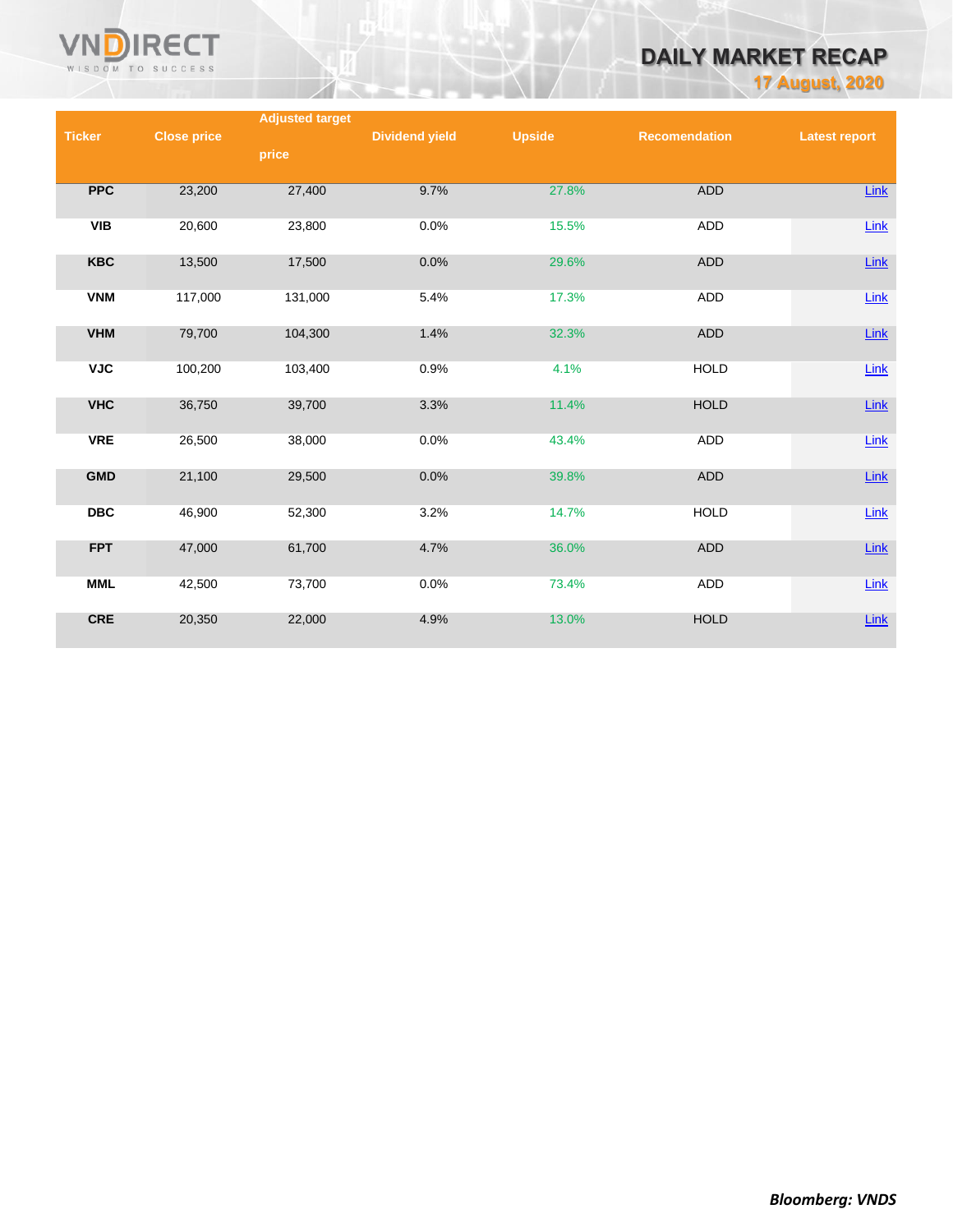# **MARKET MOVEMENTS**

WISDOM TO SUCCESS

**RECT** 

|                    | <b>HOSE</b>  |       |      |         |              |  |  |  |  |  |
|--------------------|--------------|-------|------|---------|--------------|--|--|--|--|--|
| <b>Top gainers</b> |              |       |      |         | <b>VND</b>   |  |  |  |  |  |
| <b>Ticker</b>      | Last         | Cha   | %chq | Vol.    | <b>Index</b> |  |  |  |  |  |
|                    | <b>Price</b> |       |      |         | impact       |  |  |  |  |  |
| <b>STG</b>         | 18,350       | 1,200 | 7.00 | 20.020  | 0.034        |  |  |  |  |  |
| <b>DCL</b>         | 20,650       | 1,350 | 6.99 | 69,550  | 0.022        |  |  |  |  |  |
| <b>CEE</b>         | 15,300       | 1,000 | 6.99 | 650     | 0.012        |  |  |  |  |  |
| <b>OGC</b>         | 4,290        | 280   | 6.98 | 7.89MLN | 0.024        |  |  |  |  |  |
| <b>VNL</b>         | 17,650       | 1,150 | 6.97 | 10      | 0.003        |  |  |  |  |  |

| <b>Top losers</b> |              |          |         |         | <b>VND</b>   |
|-------------------|--------------|----------|---------|---------|--------------|
| <b>Ticker</b>     | Last         | Cha      | %chq    | Vol.    | <b>Index</b> |
|                   | <b>Price</b> |          |         |         | impact       |
| <b>VPS</b>        | 20,050       | $-1,500$ | $-6.96$ | 171,100 | $-0.010$     |
| DTT               | 13,400       | $-1,000$ | $-6.94$ | 3,010   | $-0.002$     |
| LAF               | 9,130        | $-680$   | $-6.93$ | 50      | $-0.003$     |
| <b>HRC</b>        | 43,750       | $-3,250$ | $-6.91$ | 10      | $-0.028$     |
| DAT               | 74,300       | $-5,500$ | $-6.89$ | 210     | $-0.072$     |

| <b>Top index movers</b> |              |     |         |         | <b>VND</b>   |
|-------------------------|--------------|-----|---------|---------|--------------|
| <b>Ticker</b>           | Last         | Cha | $%$ chq | Vol.    | <b>Index</b> |
|                         | <b>Price</b> |     |         |         | impact       |
| <b>VCB</b>              | 82,300       | 300 | 0.37    | 389.480 | 0.318        |
| <b>TCB</b>              | 20,100       | 300 | 1.52    | 2.73MLN | 0.300        |
| <b>VIC</b>              | 87,700       | 300 | 0.34    | 376.200 | 0.290        |
| <b>HPG</b>              | 24,300       | 200 | 0.83    | 8.43MLN | 0.158        |
| <b>VNM</b>              | 117,000      | 300 | 0.26    | 906.890 | 0.149        |

|               | <b>Top index laggers</b> |          |         | <b>VND</b> |              |
|---------------|--------------------------|----------|---------|------------|--------------|
| <b>Ticker</b> | Last                     | Cha      | $%$ chq | Vol.       | <b>Index</b> |
|               | <b>Price</b>             |          |         |            | impact       |
| <b>BID</b>    | 38,700                   | $-300$   | $-0.77$ | 631,010    | $-0.344$     |
| <b>VRE</b>    | 26,500                   | $-350$   | $-1.30$ | 1.72MLN    | $-0.233$     |
| <b>SAB</b>    | 183,800                  | $-1,200$ | $-0.65$ | 91,080     | $-0.220$     |
| <b>HVN</b>    | 24,100                   | $-500$   | $-2.03$ | 658,400    | $-0.202$     |
| <b>FPT</b>    | 47,000                   | 200      | $-1.67$ | 1.05MLN    | $-0.179$     |

|                                  |              | <b>HOSE</b> |         |         |              |                           |              | <b>HNX</b> |         |         |              |
|----------------------------------|--------------|-------------|---------|---------|--------------|---------------------------|--------------|------------|---------|---------|--------------|
| <b>VND</b><br><b>Top gainers</b> |              |             |         |         |              | <b>VND</b><br>Top gainers |              |            |         |         |              |
| Ticker                           | Last         | Chg         | $%$ chg | Vol.    | <b>Index</b> | Ticker                    | Last         | Chg        | $%$ chg | Vol.    | <b>Index</b> |
|                                  | <b>Price</b> |             |         |         | impact       |                           | <b>Price</b> |            |         |         | impact       |
| STG                              | 18,350       | 1,200       | 7.00    | 20.020  | 0.034        | <b>SAF</b>                | 51,800       | 4,700      | 9.98    | 9.700   | 0.007        |
| <b>DCL</b>                       | 20,650       | 1,350       | 6.99    | 69,550  | 0.022        | <b>DBT</b>                | 15,500       | 1,400      | 9.93    | 145,400 | 0.010        |
| CEE                              | 15,300       | 1,000       | 6.99    | 650     | 0.012        | <b>PGT</b>                | 4,500        | 400        | 9.76    | 300     | 0.002        |
| OGC                              | 4,290        | 280         | 6.98    | 7.89MLN | 0.024        | <b>ADC</b>                | 14,800       | 1,300      | 9.63    | 107,300 | 0.002        |
| VNL                              | 17,650       | 1,150       | 6.97    | 10      | 0.003        | <b>BPC</b>                | 11,500       | 1,000      | 9.52    | 100     | 0.002        |
|                                  |              |             |         |         |              |                           |              |            |         |         |              |

| <b>Top losers</b> |                      |          |         |         | <b>VND</b>      | <b>Top losers</b> |                      |          |          |         | <b>VND</b>             |
|-------------------|----------------------|----------|---------|---------|-----------------|-------------------|----------------------|----------|----------|---------|------------------------|
| Ticker            | Last<br><b>Price</b> | Chg      | $%$ chg | Vol.    | Index<br>impact | Ticker            | Last<br><b>Price</b> | Chg      | $%$ chg  | Vol.    | <b>Index</b><br>impact |
| VPS               | 20.050               | $-1.500$ | $-6.96$ | 171.100 | $-0.010$        | <b>NHP</b>        | 500                  | $-100$   | $-16.67$ | 112,500 | $-0.002$               |
| DTT               | 13,400               | $-1,000$ | $-6.94$ | 3,010   | $-0.002$        | <b>ACM</b>        | 600                  | $-100$   | $-14.29$ | 179,200 | $-0.005$               |
| LAF               | 9.130                | $-680$   | $-6.93$ | 50      | $-0.003$        | BII               | 600                  | $-100$   | $-14.29$ | 140.700 | $-0.004$               |
| HRC               | 43.750               | $-3.250$ | $-6.91$ | 10      | $-0.028$        | DC <sub>4</sub>   | 11.700               | $-1.300$ | $-10.00$ | 2,600   | $-0.008$               |
| Dat               | 74,300               | $-5,500$ | $-6.89$ | 210     | $-0.072$        | TPP               | 12,000               | $-1,300$ | $-9.77$  | 1,400   | $-0.009$               |

|            | <b>VND</b><br><b>Top index movers</b> |     |      |         |                        | <b>Top index movers</b> |                      |       |         |         |                        |
|------------|---------------------------------------|-----|------|---------|------------------------|-------------------------|----------------------|-------|---------|---------|------------------------|
| Ticker     | Last<br><b>Price</b>                  | Chg | %chq | Vol.    | <b>Index</b><br>impact | Ticker                  | Last<br><b>Price</b> | Chg   | $%$ chq | Vol.    | <b>Index</b><br>impact |
| VCB        | 82.300                                | 300 | 0.37 | 389.480 | 0.318                  | ACB                     | 25,800               | 500   | 1.98    | 6.22MLN | 0.814                  |
| TCB        | 20.100                                | 300 | 1.52 | 2.73MLN | 0.300                  | <b>VCG</b>              | 30,200               | 1,200 | 4.14    | 475.400 | 0.082                  |
| <b>VIC</b> | 87.700                                | 300 | 0.34 | 376,200 | 0.290                  | <b>DHT</b>              | 59.400               | 4,800 | 8.79    | 222.300 | 0.073                  |
| HPG        | 24,300                                | 200 | 0.83 | 8.43MLN | 0.158                  | <b>HUT</b>              | 2,300                | 200   | 9.52    | 5.94MLN | 0.053                  |
| VNM        | 117,000                               | 300 | 0.26 | 906.890 | 0.149                  | <b>PLC</b>              | 18,900               | ,300  | 7.39    | 831.300 | 0.027                  |

| <b>Top index laggers</b> |                      |          |            |         | <b>VND</b>      | Top index laggers |                      |          |         |         |                        |
|--------------------------|----------------------|----------|------------|---------|-----------------|-------------------|----------------------|----------|---------|---------|------------------------|
| Ticker                   | Last<br><b>Price</b> | Chg      | %chq       | Vol.    | Index<br>impact | Ticker            | Last<br><b>Price</b> | Chg      | $%$ chg | Vol.    | <b>Index</b><br>impact |
| BID                      | 38.700               | $-300$   | $-0.77$    | 631.010 | $-0.344$        | L <sub>14</sub>   | 51,000               | $-2.700$ | $-5.03$ | 56,500  | $-0.047$               |
| <b>VRE</b>               | 26,500               | $-350$   | $-1.30$    | 1.72MLN | $-0.233$        | PTI               | 16,500               | $-1,700$ | $-9.34$ | 600     | $-0.035$               |
| SAB                      | 183,800              | $-1.200$ | $-0.65$    | 91.080  | $-0.220$        | S99               | 18,000               | $-700$   | $-3.74$ | 253.400 | $-0.032$               |
| <b>HVN</b>               | 24.100               | $-500$   | $-2.03$    | 658,400 | $-0.202$        | <b>VIF</b>        | 17,000               | $-700$   | $-3.95$ | 400     | $-0.025$               |
| FPT                      | 47,000               | 200      | . 67<br>-1 | 1.05MLN | $-0.179$        | <b>SZB</b>        | 28,000               | $-1,800$ | $-6.04$ | 100     | $-0.025$               |

| <b>Top liquidity</b> |              |        |         |         | <b>VND</b>   | <b>Top liquidity</b> |              |     |         |                   | <b>VND</b>   |
|----------------------|--------------|--------|---------|---------|--------------|----------------------|--------------|-----|---------|-------------------|--------------|
| <b>Ticker</b>        | Last         | Chg    | %chq    | Val.    | <b>Index</b> | <b>Ticker</b>        | Last         | Chg | $%$ chg | Val.              | <b>Index</b> |
|                      | <b>Price</b> |        |         | (VNDbn) | impact       |                      | <b>Price</b> |     |         | (VNDbn)           | impact       |
| <b>HPG</b>           | 24,300       | 200    | 0.83    | 203     | 0.158        | <b>ACB</b>           | 25,800       | 500 | 1.98    | 159               | 0.814        |
| <b>DBC</b>           | 46.900       | $-750$ | $-1.57$ | 198     | $-0.022$     | <b>PVS</b>           | 12,200       | 100 | 0.83    | 42                | 0.025        |
| <b>VNM</b>           | 117,000      | 300    | 0.26    | 106     | 0.149        | <b>NVB</b>           | 8,500        | 0   | 0.00    | 26                | 0.000        |
| <b>PVD</b>           | 10,850       | 500    | 4.83    | 101     | 0.060        | <b>SHS</b>           | 10,700       | 0   | 0.00    | 21                | 0.000        |
| <b>VHM</b>           | 79,700       |        | 0.00    | 88      | 0.000        | <b>SHB</b>           | 12,500       | 0   | 0.00    | 16                | 0.000        |
|                      |              |        |         |         |              |                      |              |     |         | Source: Bloomberg |              |

*Source: Bloomberg*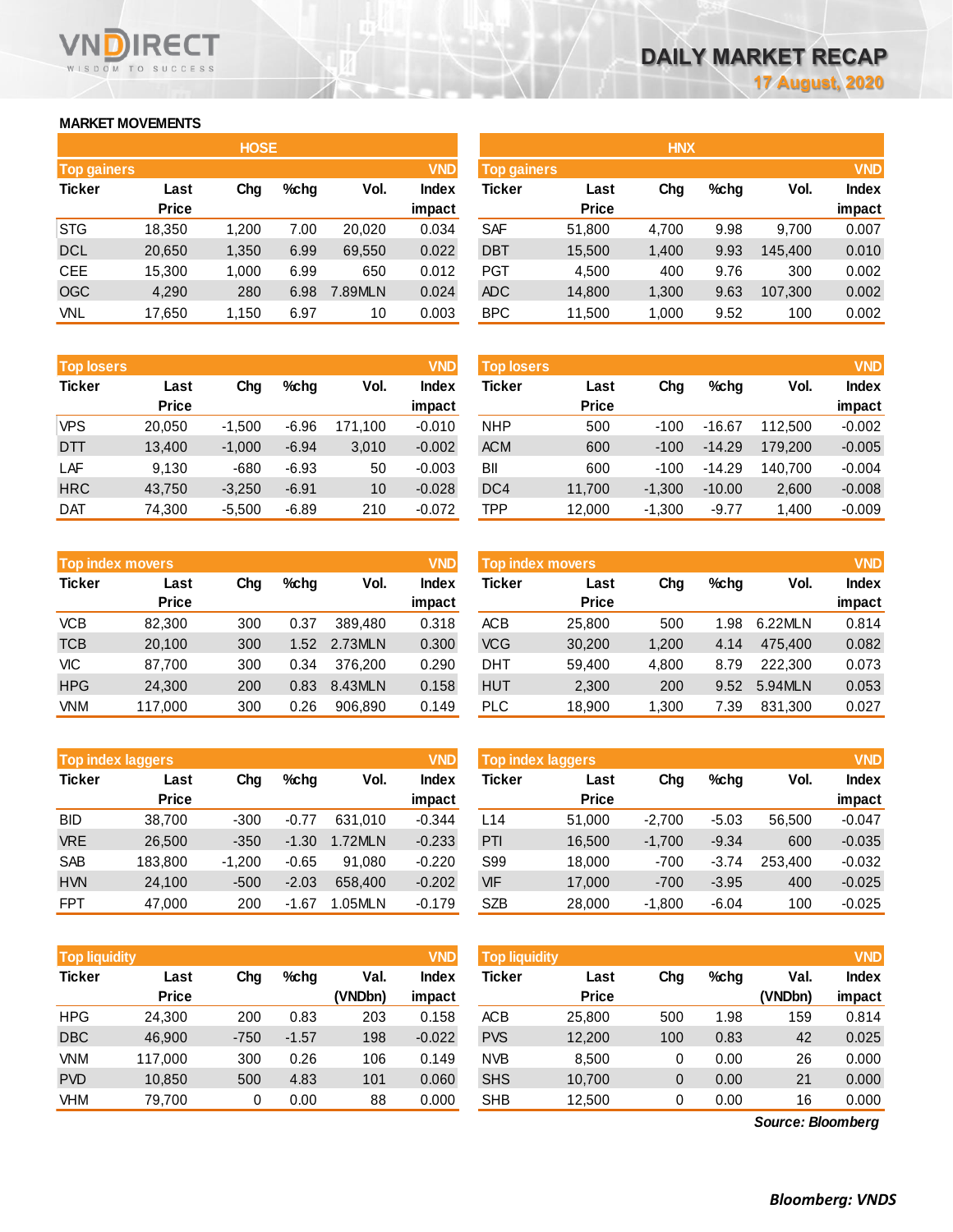

## **FOREIGN ACTIVITIES**

| Volume (Mn'shs)       | <b>HOSE</b> | <b>HNX</b> | Value (VND'bn)        | <b>HOSE</b> | <b>HNX</b> |
|-----------------------|-------------|------------|-----------------------|-------------|------------|
| <b>BUY</b>            | 4.2         |            | <b>BUY</b>            | 127.5       | 1.6        |
| % of market           | 1.8%        | 0.3%       | % of market           | 3.4%        | 0.3%       |
| <b>SELL</b>           | 7.8         |            | <b>SELL</b>           | 211.3       | 11.1       |
| % of market           | 3.4%        | 2.0%       | % of market           | 5.6%        | 1.8%       |
| <b>NET BUY (SELL)</b> | (3.6)       | (0.9)      | <b>NET BUY (SELL)</b> | (83.8)      | (9.5)      |

*Source: HSX, HNX*





## **YTD ACCUMULATION**

| <b>Volume (MIn'shs)</b> | <b>HOSE</b> | <b>HNX</b> | <b>Value (VND'bn)</b> | <b>HOSE</b> | <b>HNX</b>                           |
|-------------------------|-------------|------------|-----------------------|-------------|--------------------------------------|
| <b>BUY</b>              | 2,828.9     | 74.8       | <b>BUY</b>            | 106,725.6   | 852.0                                |
| % of market             | 6.6%        | $0.9\%$    | % of market           | 14.6%       | 0.5%                                 |
| <b>SELL</b>             | 3,646.5     | 299.9      | <b>SELL</b>           | 110,415.8   | 2,959.3                              |
| % of market             | 8.5%        | 3.6%       | % of market           | 15.1%       | 1.7%                                 |
| <b>NET BUY (SELL)</b>   | (817.6)     | (225.1)    | <b>NET BUY (SELL)</b> | (3,690.1)   | (2,107.3)<br><b>Source: HSX, HNX</b> |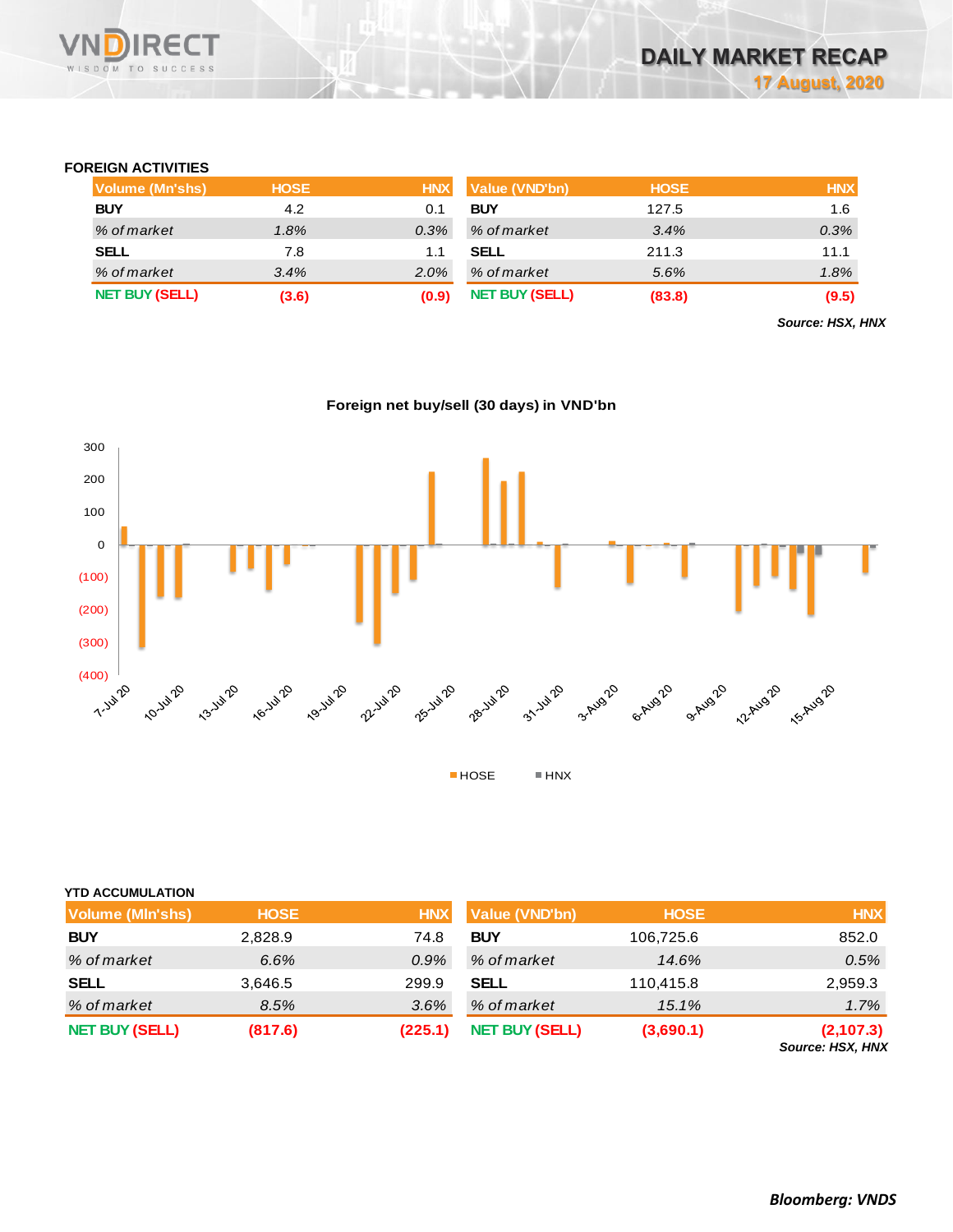# **FOREIGN ACTIVITIES**

WISDOM TO SUCCESS

**RECT** 

VND

|               |                               | <b>HOSE</b> |         |       |                 | <b>HNX</b>                    |                      |               |         |       |                        |  |
|---------------|-------------------------------|-------------|---------|-------|-----------------|-------------------------------|----------------------|---------------|---------|-------|------------------------|--|
|               | Top buy by foreigners (value) |             |         |       | <b>VND'bn</b>   | Top buy by foreigners (value) |                      | <b>VND'bn</b> |         |       |                        |  |
| <b>Ticker</b> | Last<br>Price                 | Chg         | %chg    | Value | Index<br>impact | Ticker                        | Last<br><b>Price</b> | Chg           | %chg    | Value | <b>Index</b><br>impact |  |
| VIC           | 87,700                        | 300         | 0.34    | 18.7  | 0.290           | <b>CVN</b>                    | 13,900               | 600           | 4.51    | 0.5   | 0.000                  |  |
| <b>HDB</b>    | 27,600                        | 200         | 0.73    | 11.7  | 0.056           | <b>BVS</b>                    | 9,800                | 0             | 0.00    | 0.5   | 0.000                  |  |
| <b>VNM</b>    | 117,000                       | 300         | 0.26    | 10.5  | 0.149           | <b>SHS</b>                    | 10,700               | 0             | 0.00    | 0.1   | 0.000                  |  |
| <b>VRE</b>    | 26,500                        | $-350$      | $-1.30$ | 10.3  | $-0.233$        | <b>NDN</b>                    | 14,900               | $-100$        | $-0.67$ | 0.1   | 0.000                  |  |
| <b>VCB</b>    | 82,300                        | 300         | 0.37    | 9.1   | 0.318           | <b>LHC</b>                    | 88,700               | 1,700         | 1.95    | 0.1   | 0.000                  |  |

|               | Top sell by foreigners (value) |        |         |       | VND'bn          | Top sell by foreigners (value) |                      | <b>VND'bn</b> |      |       |                        |
|---------------|--------------------------------|--------|---------|-------|-----------------|--------------------------------|----------------------|---------------|------|-------|------------------------|
| <b>Ticker</b> | Last<br><b>Price</b>           | Chg    | %chg    | Value | Index<br>impact | Ticker                         | Last<br><b>Price</b> | Chg           | %chg | Value | <b>Index</b><br>impact |
| VHM           | 79,700                         | 0      | 0.00    | 42.7  | 0.000           | <b>PVS</b>                     | 12,200               | 100           | 0.83 | 5.6   | 0.000                  |
| <b>VIC</b>    | 87,700                         | 300    | 0.34    | 20.3  | 0.290           | <b>BCC</b>                     | 6,800                | 100           | 1.49 | 2.0   | 0.000                  |
| VRE           | 26,500                         | $-350$ | $-1.30$ | 20.3  | $-0.233$        | <b>ADC</b>                     | 14,800               | 1,300         | 9.63 | 0.9   | 0.000                  |
| <b>MSN</b>    | 53,000                         | $-400$ | $-0.75$ | 18.6  | $-0.133$        | <b>PGS</b>                     | 12,800               | 0             | 0.00 | 0.9   | 0.000                  |
| VNM           | 117,000                        | 300    | 0.26    | 11.2  | 0.149           | <b>DTD</b>                     | 17,700               | 1.427         | 8.77 | 0.5   | 0.000                  |

|               | Top net buy by foreigners (value) |          |         |       | <b>VND'bn</b>   | Top net buy by foreigners (value) |                      | <b>VND'bn</b> |         |       |                 |
|---------------|-----------------------------------|----------|---------|-------|-----------------|-----------------------------------|----------------------|---------------|---------|-------|-----------------|
| <b>Ticker</b> | Last<br><b>Price</b>              | Chg      | %chg    | Value | Index<br>impact | <b>Ticker</b>                     | Last<br><b>Price</b> | Chg           | %chg    | Value | Index<br>impact |
| <b>HPG</b>    | 24,300                            | 200      | 0.83    | 8.0   | 0.158           | <b>CVN</b>                        | 13,900               | 600           | 4.51    | 0.5   | 0.000           |
|               |                                   |          |         |       |                 |                                   |                      |               |         |       |                 |
| <b>SAB</b>    | 183,800                           | $-1,200$ | $-0.65$ | 6.9   | $-0.220$        | <b>BVS</b>                        | 9,800                | 0             | 0.00    | 0.5   | 0.000           |
| VCB           | 82,300                            | 300      | 0.37    | 6.5   | 0.318           | <b>SHS</b>                        | 10,700               | 0             | 0.00    | 0.1   | 0.000           |
| <b>HDB</b>    | 27,600                            | 200      | 0.73    | 4.4   | 0.056           | <b>NDN</b>                        | 14,900               | $-100$        | $-0.67$ | 0.1   | 0.000           |
| <b>BMP</b>    | 54.300                            | 2,600    | 5.03    | . .9  | 0.061           | <b>LHC</b>                        | 88,700               | 1.700         | 1.95    | 0.1   | 0.000           |

|               | Top net sell by foreigners (value) |        |         |         | <b>VND'bn</b>   | Top net sell by foreigners (value) |                      |                |      |         |                 |
|---------------|------------------------------------|--------|---------|---------|-----------------|------------------------------------|----------------------|----------------|------|---------|-----------------|
| <b>Ticker</b> | Last<br><b>Price</b>               | Chg    | %chg    | Value   | Index<br>impact | <b>Ticker</b>                      | Last<br><b>Price</b> | Chg            | %chg | Value   | Index<br>impact |
| VHM           | 79,700                             | 0      | 0.00    | $-33.9$ | 0.000           | <b>PVS</b>                         | 12,200               | 100            | 0.83 | $-5.62$ | 0.000           |
| <b>MSN</b>    | 53,000                             | $-400$ | $-0.75$ | $-16.5$ | $-0.133$        | <b>BCC</b>                         | 6,800                | 100            | 1.49 | $-1.99$ | 0.000           |
| <b>VRE</b>    | 26,500                             | $-350$ | $-1.30$ | $-10.0$ | $-0.233$        | <b>ADC</b>                         | 14,800               | 1.300          | 9.63 | $-0.93$ | 0.000           |
| <b>HDC</b>    | 18,200                             | 1,000  | 5.81    | $-4.6$  | 0.019           | <b>PGS</b>                         | 12,800               | $\overline{0}$ | 0.00 | $-0.93$ | 0.000           |
| <b>VPI</b>    | 41,000                             | 500    | 1.23    | $-4.5$  | 0.023           | <b>DTD</b>                         | 17,700               | 1.427          | 8.77 | $-0.48$ | 0.000           |

*17-Aug-20*

*Source: Bloomberg, HOSE, HNX*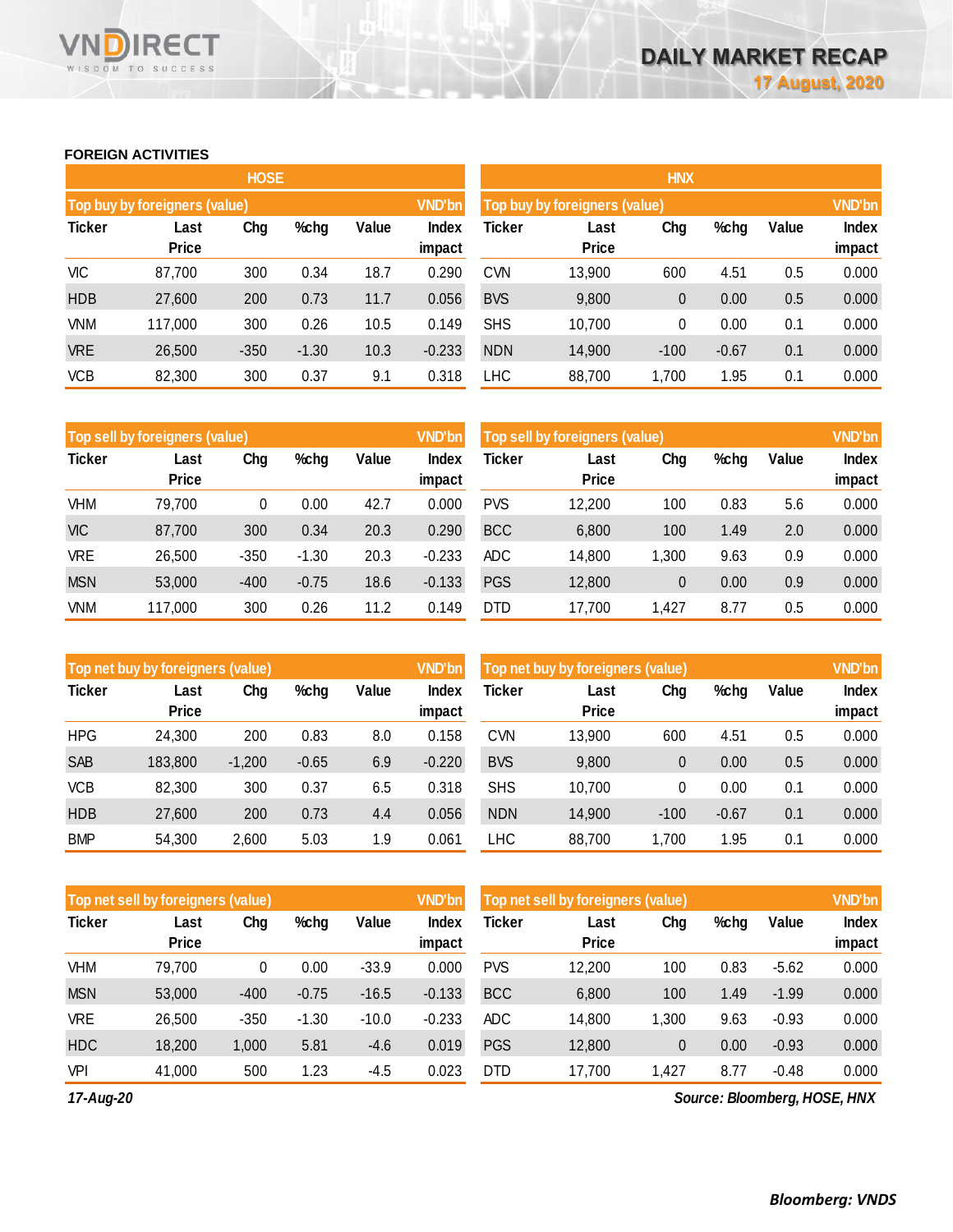# **TOP 60 MARKET CAP STOCKS SNAPSHOT ON HOSE**

Τ.

WISDOM TO SUCCESS

| No. Ticker             | <b>Price</b>      |                  | Price change (%) |                   |                | Mkt. Cap Outs. Vol. Float ratio |              |             | <b>Avail.</b> Fil Ave. daily vol. | P/E          | P/B          | <b>ROE</b>   | <b>ROA</b>    |
|------------------------|-------------------|------------------|------------------|-------------------|----------------|---------------------------------|--------------|-------------|-----------------------------------|--------------|--------------|--------------|---------------|
|                        | <b>VND</b>        | 1M               | <b>3M</b>        | 6M                | <b>US\$mln</b> | <b>MIn'shs</b>                  | %            |             | $% (30 days-shs)$                 | $\pmb{\chi}$ | $\pmb{\chi}$ | %            | $\frac{9}{6}$ |
| 1 VCB VM               | 82,300            | $-0.6$           | 8.3              | $-7.9$            | 13,171         | 3,709                           | 25.2         | 6.3         | 783,627                           | 16.7         | 3.4          | 22.0         | 1.6           |
| 2 VIC VM               | 87,700            | $-4.2$           | $-9.6$           | $-18.8$           | 12,800         | 3,382                           | 23.2         | 22.8        | 365,197                           | 38.9         | 3.7          | 9.3          | 1.9           |
| 3 VHM VM               | 79,700            | $-1.0$           | 11.3             | $-8.1$            | 11,313         | 3,290                           | 23.4         | 28.9        | 1,652,496                         | 11.7         | 3.8          | 37.0         | 12.3          |
| 4 VNM VM               | 117,000           | 0.2              | 5.6              | 8.8               | 8,791          | 1,741                           | 71.2         | 41.3        | 1,155,222                         | 21.1         | 6.8          | 33.0         | 23.9          |
| 5 BID VM               | 38,700            | $-7.0$           | 0.3              | $-24.9$           | 6,716          | 4,022                           | 19.0         | 12.3        | 857,942                           | 18.0         | 2.0          | 12.5         | 0.6           |
| 6 GAS VM               | 72,000            | 0.1              | 1.6              | $-17.5$           | 5,946          | 1,914                           | 4.2          | 45.7        | 635,427                           | 14.0         | 2.6          | 20.4         | 15.0          |
| 7 SAB VM<br>8 CTG VM   | 183,800<br>23,500 | $-4.3$<br>$-2.5$ | 6.7<br>12.4      | $-1.2$<br>$-11.5$ | 5,086<br>3,776 | 641<br>3,723                    | 10.4<br>35.5 | 36.8<br>0.0 | 191,809<br>4,305,077              | 29.0<br>7.8  | 6.4<br>1.1   | 23.7<br>14.6 | 17.0<br>0.9   |
| 9 HPG VM               | 24,300            | 2.1              | 24.1             | 22.8              | 3,474          | 3,313                           | 52.9         | 13.3        | 14,383,240                        | 9.2          | 1.5          | 18.1         | 8.5           |
| 10 TCB VM              | 20,100            | $-2.4$           | $-0.7$           | $-15.5$           | 3,036          | 3,500                           | 70.0         | 0.0         | 1,672,889                         | 6.5          | 1.0          | 17.6         | 2.9           |
| 11 MSN VM              | 53,000            | $-5.7$           | $-14.7$          | 6.6               | 2,673          | 1,169                           | 36.4         | 10.2        | 1,185,090                         | 16.3         | 2.7          | 13.9         | 4.4           |
| 12 NVL VM              | 63,300            | 2.3              | 20.3             | 16.6              | 2,649          | 970                             | 28.9         | 32.3        | 1,328,222                         | 16.0         | 2.7          | 17.8         | 4.4           |
| 13 VREVM               | 26,500            | $-1.3$           | 10.0             | $-15.6$           | 2,598          | 2,272                           | 39.7         | 18.2        | 2,317,811                         | 25.1         | 2.2          | 8.9          | 6.4           |
| 14 PLX VM              | 46,200            | $-2.7$           | 3.8              | $-13.0$           | 2,404          | 1,206                           | 10.0         | 5.3         | 545,508                           | 104.8        | 2.9          | 3.2          | $1.1$         |
| 15 VJC VM              | 100,200           | $-8.1$           | $-12.1$          | $-22.1$           | 2,265          | 524                             | 46.2         | 12.1        | 313,605                           | 28.9         | 3.5          | 12.4         | 4.2           |
| 16 VPB VM              | 21,300            | $-7.6$           | $-10.7$          | $-21.4$           | 2,241          | 2,438                           | 73.4         | 0.0         | 3,122,488                         | 5.2          | 1.1          | 23.5         | 2.7           |
| 17 GVR VM              | 10,950            | $-9.5$           | $-9.1$           | <b>N/A</b>        | 1,890          | 4,000                           | 100.0        | 12.5        | 1,216,828                         | 14.2         | 0.9          | 6.6          | 4.0           |
| 18 MBB VM              | 17,100            | $-2.3$           | 0.9              | $-22.1$           | 1,779          | 2,411                           | 67.1         | 0.0         | 3,795,660                         | 4.9          | 0.9          | 20.7         | 1.9           |
| 19 MWG VM              | 82,200            | $-2.1$           | 0.1              | $-23.5$           | 1,606          | 453                             | 89.1         | 0.0         | 747,831                           | 9.8          | 2.6          | 30.3         | 10.5          |
| 20 FPT VM              | 47,000            | $-2.3$           | $-2.1$           | $-0.3$            | 1,590          | 784                             | 75.5         | 0.0         | 1,547,338                         | 11.0         | 2.5          | 23.6         | 10.1          |
| 21 HVN VM              | 24,100            | $-8.0$           | $-11.9$          | $-9.6$            | 1,475          | 1,418                           | 3.9          | 20.8        | 531,104                           | <b>N/A</b>   | 3.0          | $-38.4$      | $-7.3$        |
| 22 BVHVM               | 45,500            | $-5.9$           | $-5.7$           | $-19.3$           | 1,457          | 742                             | 31.9         | 20.8        | 563,265                           | 27.8         | 1.7          | 6.8          | 0.9           |
| 23 HDB VM              | 27,600            | 2.4              | 20.8             | $-4.0$            | 1,150          | 966                             | 71.3         | 9.3         | 914,658                           | 6.5          | 1.3          | 21.6         | 1.8           |
| 24 POW VM              | 9,860             | $-1.4$           | $-1.4$           | $-4.7$            | 996            | 2,342                           | 87.9         | 37.7        | 3,100,217                         | 10.7         | 0.8          | 8.0          | 3.8           |
| 25 EIB VM              | 17,000            | $-2.6$           | 9.7              | $-2.0$            | 902            | 1,229                           | 94.0         | 0.0         | 193,851                           | 30.0         | 1.3          | 4.4          | 0.5           |
| 26 STB VM<br>27 TPB VM | 10,650            | $-8.2$<br>$-4.3$ | 8.7<br>$-3.7$    | $-8.6$<br>$-3.4$  | 829<br>742     | 1,804<br>817                    | 96.2         | 14.4<br>0.0 | 9,660,705                         | 7.9<br>5.1   | 0.7<br>1.2   | 9.2<br>26.6  | 0.5           |
| 28 HNG VM              | 21,050<br>12,100  | $-14.8$          | $-16.0$          | $-10.4$           | 579            | 1,109                           | 53.4<br>18.8 | 48.7        | 67,257<br>743,030                 | <b>N/A</b>   | 1.5          | $-17.8$      | 2.1<br>$-5.9$ |
| 29 KDH VM              | 24,550            | $-2.0$           | 11.6             | 0.2               | 556            | 525                             | 79.8         | 5.4         | 497,970                           | 12.0         | 1.7          | 15.4         | 8.9           |
| 30 PNJ VM              | 55,900            | $-7.5$           | $-9.8$           | $-32.2$           | 543            | 225                             | 71.3         | 0.0         | 480,714                           | 12.1         | 2.7          | 23.6         | 14.1          |
| 31 DHG VM              | 95,900            | 3.1              | 4.1              | $-1.1$            | 541            | 131                             | 5.2          | 45.4        | 12,880                            | 19.0         | 3.9          | 21.2         | 15.9          |
| 32 BHN VM              | 48,200            | $-8.2$           | $-13.2$          | $-22.6$           | 482            | 232                             | 0.9          | 31.5        | 5,927                             | 31.3         | 2.4          | 7.7          | 4.2           |
| 33 REE VM              | 35,000            | 7.2              | 11.5             | 0.0               | 468            | 310                             | 57.8         | 0.0         | 474,338                           | 7.3          | 1.0          | 14.8         | 7.9           |
| 34 APH VM              | 68,000            | <b>N/A</b>       | <b>N/A</b>       | <b>N/A</b>        | 430            | 147                             | 100.0        | 60.2        | <b>N/A</b>                        | <b>N/A</b>   | 4.6          | <b>N/A</b>   | <b>N/A</b>    |
| 35 GEX VM              | 21,200            | $-1.6$           | 29.3             | 13.1              | 430            | 470                             | 80.7         | 33.2        | 3,515,215                         | 15.3         | 1.6          | 10.9         | 3.2           |
| 36 PDR VM              | 26,900            | 8.5              | 8.6              | 16.9              | 430            | 370                             | 37.2         | 48.2        | 689,199                           | 11.2         | 2.4          | 23.3         | 7.1           |
| 37 VGC VM              | 21,850            | 9.3              | 28.2             | 24.1              | 423            | 448                             | 34.5         | 39.0        | 760,949                           | 16.0         | 1.5          | 9.3          | 3.1           |
| 38 SSIVM               | 14,500            | $-13.2$          | 3.9              | $-4.7$            | 376            | 601                             | 83.6         | 51.0        | 5,110,661                         | 8.4          | 0.9          | 10.7         | 3.8           |
| 39 LGC VM              | 44,500            | $-10.6$          | 2.3              | 11.7              | 370            | 193                             | 0.6          | 4.0         | 16,008                            | 30.0         | 2.7          | 9.5          | 2.6           |
| 40 SBT VM              | 13,900            | $-8.3$           | $-6.1$           | $-34.6$           | 352            | 587                             | 18.4         | 94.3        | 3,744,437                         | 24.8         | 1.1          | 5.1          | 2.1           |
| 41 PPC VM              | 23,200            | $-6.6$           | $-3.9$           | $-19.4$           | 321            | 321                             | 24.6         | 32.6        | 132,291                           | 6.8          | $1.2$        | 18.5         | 15.7          |
| 42 PHR VM              | 54,000            | 0.6              | 22.7             | 36.7              | 316            | 135                             | 32.4         | 37.8        | 1,359,764                         | 9.2          | 2.5          | 27.5         | 14.6          |
| 43 TCH VM              | 20,000            | $-9.3$           | $-13.0$          | $-55.0$           | 305            | 353                             | 50.0         | 44.7        | 3,847,596                         | 8.8          | 1.5          | 17.0         | 9.0           |
| 44 KDC VM              | 33,200            | 5.4              | 53.7             | 84.4              | 295            | 206                             | 62.6         | 75.9        | 617,233                           | 121.1        | 1.2          | 1.0          | 0.5           |
| 45 VHC VM              | 36,750            | $-5.6$           | 14.0             | 9.1               | 289            | 182                             | 50.1         | 67.5        | 539,689<br>1,092,560              | 6.7          | 1.3          | 16.6         | 12.6          |
| 46 NLG VM<br>47 VPIVM  | 26,400<br>41,000  | 4.1<br>$-1.3$    | 9.1<br>$-2.0$    | $-1.5$<br>$-3.6$  | 284<br>283     | 250<br>160                      | 59.0<br>62.6 | 1.3<br>45.8 | 602,798                           | 7.9          | 1.3          | 17.3<br>21.3 | 7.9           |
| 48 KBC VM              | 13,500            | $-6.3$           | 5.1              | $-7.5$            | 274            | 470                             | 69.9         | 28.0        | 2,178,277                         | 12.8<br>10.9 | 2.6<br>0.7   | 6.2          | 5.9<br>3.3    |
| 49 GMD VM              | 21,100            | 7.7              | 8.5              | 3.2               | 270            | 297                             | 80.3         | 0.0         | 338,366                           | 15.3         | 1.0          | 6.7          | 4.4           |
| 50 NT2 VM              | 21,700            | $-7.5$           | 5.9              | 5.3               | 270            | 288                             | 32.3         | 30.5        | 337,274                           | 8.1          | 1.4          | 18.0         | 10.3          |
| 51 HPX VM              | 26,600            | $-1.5$           | $-1.8$           | 15.0              | 264            | 230                             | 33.7         | 35.1        | 420,337                           | 13.7         | 2.0          | 14.7         | 5.9           |
| 52 CTD VM              | 80,000            | $-5.4$           | 19.4             | 17.6              | 263            | 76                              | 66.9         | 2.1         | 762,045                           | 9.4          | 0.7          | 7.9          | 4.4           |
| 53 VCF VM              | 217,300           | 3.4              | 3.0              | 5.5               | 249            | 27                              | 1.2          | 48.4        | 451                               | 8.5          | 3.4          | 40.2         | 29.9          |
| 54 GTN VM              | 23,150            | 1.3              | 34.6             | 17.8              | 249            | 249                             | 16.3         | 99.6        | 2,547,448                         | <b>N/A</b>   | 2.3          | <b>N/A</b>   | <b>N/A</b>    |
| 55 SCS VM              | 112,200           | $-2.6$           | $-0.3$           | $-4.1$            | 246            | 51                              | 98.5         | 27.2        | 22,098                            | 12.1         | 6.5          | 55.1         | 42.9          |
| 56 DPM VM              | 14,050            | $-3.8$           | 2.9              | 18.1              | 237            | 391                             | 32.1         | 38.1        | 2,437,581                         | 8.9          | 0.7          | 8.9          | 6.1           |
| 57 HT1 VM              | 14,350            | 3.6              | 4.0              | 0.3               | 236            | 382                             | 97.0         | 42.7        | 384,546                           | 7.4          | 1.0          | 13.5         | 7.4           |
| 58 HCM VM              | 17,700            | $-8.3$           | $-3.8$           | $-6.8$            | 233            | 305                             | 39.6         | 49.0        | 2,035,414                         | 11.0         | 1.3          | 11.5         | 7.0           |
| 59 HSG VM              | 11,350            | $-1.7$           | 28.2             | 46.6              | 218            | 444                             | 65.3         | 39.1        | 9,622,778                         | 6.4          | 0.8          | 13.6         | 4.5           |
| 60 DBC VM              | 46,900            | $-6.2$           | 56.1             | 158.1             | 212            | 105                             | 59.3         | 46.0        | 2,935,227                         | 4.9          | 1.3          | 31.8         | 10.5          |